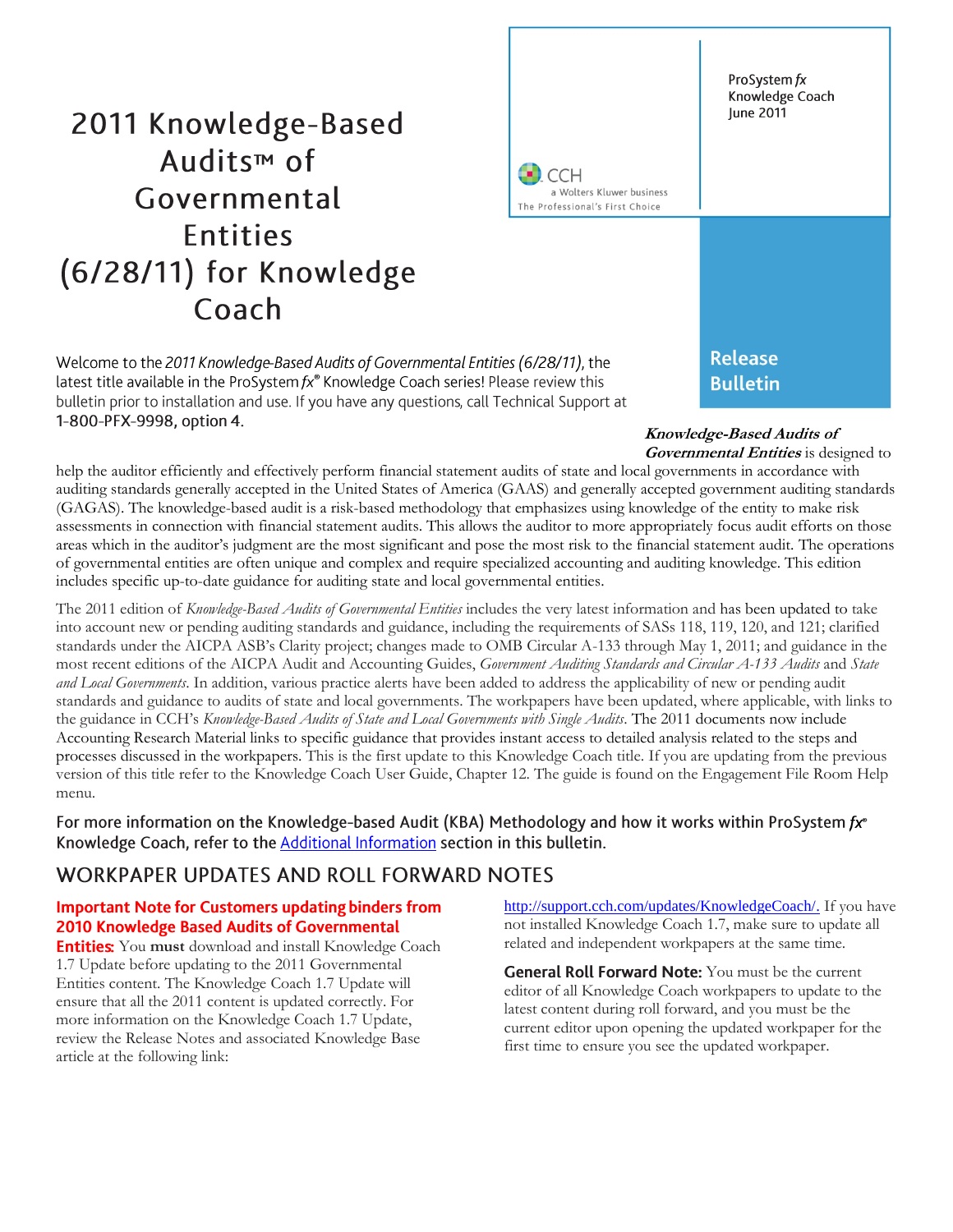# **Audit Programs (AUDs)**

- AUD-101 Overall Audit Program has been revised with additional program steps to accommodate early implementation of GASB-61.
- $\bullet$ AUD-604 Audit Program: Using the Work of a Specialist:
	- **Roll Forward/Update Content Note:** o Changes have been made to the Specialists Qualifications table so that multiple specialist names flow from the Specialists table above. Any additional rows that were inserted manually will not be retained on content update. If you have added additional rows, you may wish to keep a copy of this data before content update.
- AUD-801 Audit Program: Cash through AUD-818 Audit Program: Derivative Instruments have been updated for recently issued GAAS and GAGAS requirements (including GASB-54, 59, and 62), to take into account, where applicable, clarified standards, and the provisions of SASs 118, 119, and 120, to incorporate control testing steps, and to better document the linkage between risks identified and procedures performed in an improved "Linking Risks to Further Audit Procedures" section.
- $\bullet$ AUD-814 Audit Program: Related-Party **Transactions, Commitments and Contingencies, Estimates, and Concentrations** provides improved procedures for auditing relatedparty transactions and management's accounting estimates.
- $\bullet$ AUD-815 Audit Program: Fair Value Measurements and Disclosures includes updated steps for auditing fair value measurements.
- $\bullet$ **AUD-901 Audit Program: Subsequent Events** has been updated to include a new step for disclosures and in consideration of GASB-56 requirements.
- $\bullet$ AUD-902 Audit Program: Going Concern includes additional going concern considerations.
- $\bullet$ **NEW AUD-905 Audit Program: Consideration** of Omitted Procedures after the Report Date has been designed to help the auditor document the procedures performed when, after the report date, the auditor determines that additional procedures need to be completed, determine the appropriate course of action, and document conclusions.

# **Practice Aids (AIDs)**

- $\bullet$ AID-302 Determining the Financial Reporting **Entity, Including Component Units has been** updated to reflect the provisions of GASB-61.
- $\bullet$ AID-304 Understanding the Entity's Revenue **Streams and Revenue Recognition Policies has** been revised to include documentation of significant changes in revenue streams from year to year.
- NEW AID-703 Control Testwork Template has been designed to aid the auditor in performing tests of the operating effectiveness of internal controls.
- $\bullet$ **NEW AID-704 Summary Control Testing Plan** has been designed to aid in the documentation of the auditor's plan for testing the operating effectiveness of internal controls.

### Knowledge-Based Audit Documents (KBAs)

- KBA-103 Significant Matters has been updated; coverage of significant estimates has been moved into new KBA-106 Review of Significant **Estimates.**
- **KBA-104 Evaluating and Communicating**  $\bullet$ **Internal Control Deficiencies includes new** examples and practice points.
- **NEW KBA-106 Review of Significant Estimates**  $\bullet$ has been designed to aid auditors in performing and documenting the review of significant estimates (formerly addressed in KBA-103).
- $\bullet$ KBA-302 Understanding the Entity and Its **Environment** now includes new example factors (e.g., financial reporting, attitudes and rationalizations, opportunities) for consideration.
- $\bullet$ **KBA-303 Inquiries of Management and Others** within the Entity about the Risks of Fraud has been expanded with a new section to address inquiries of employees involved in the financial reporting process and includes other additional inquiry examples.
- $\bullet$ **KBA-400 Understanding Internal Controls:** Scoping and Mapping has been revised with updated instructions and tables and now includes documentation of whether reconciliation controls have been implemented and selected for operating effectiveness testing.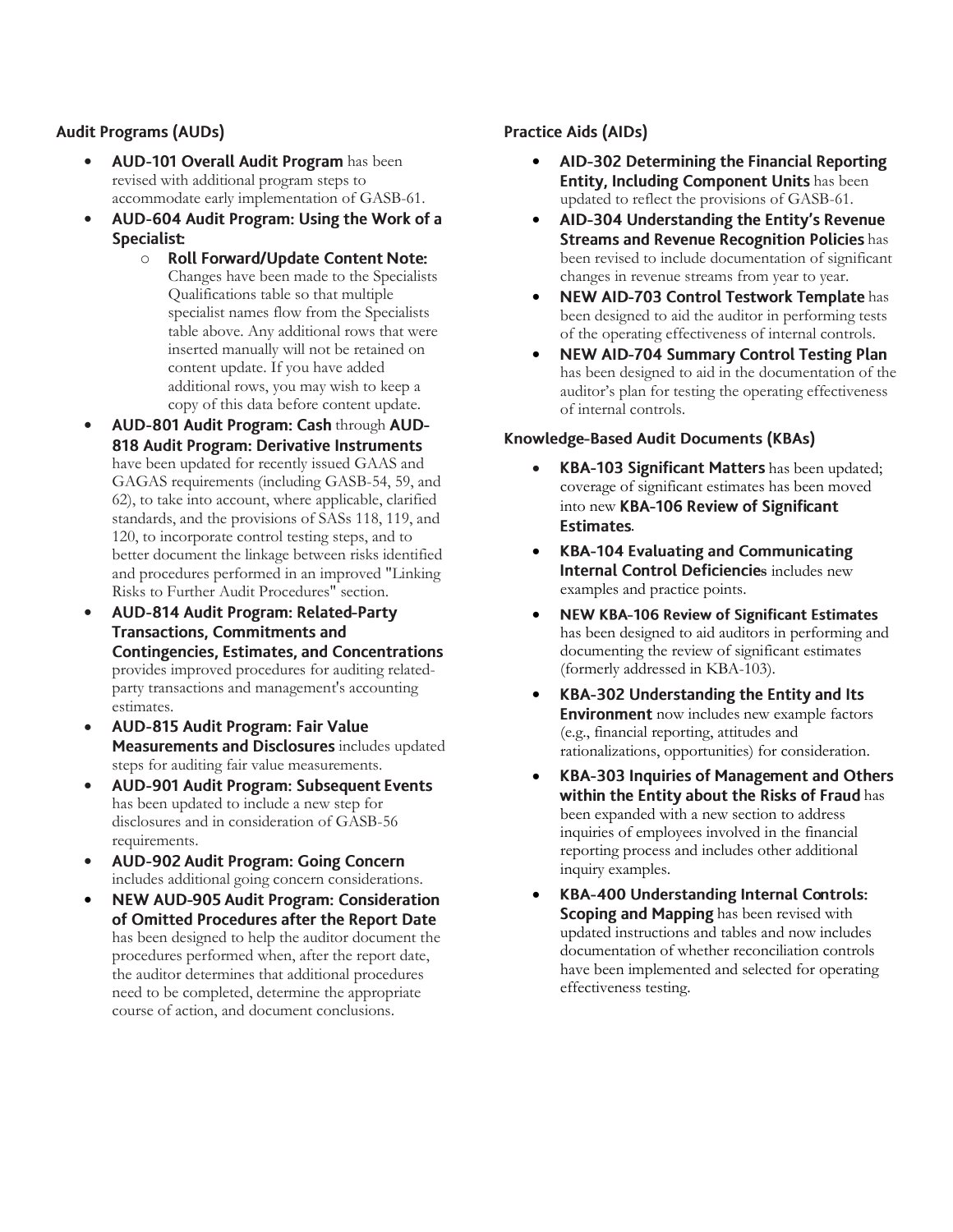- $\bullet$ **KBA-401 Understanding Entity-Level Controls** includes new example control objectives and example controls.
- $\bullet$ KBA-403 Understanding Activity-Level **Controls: Revenue, Accounts Receivable, and** Cash Receipts through KBA-408 Understanding **Activity-Level Controls: Financial Reporting** and Closing Process have been revised to include documentation of controls selected for operating effectiveness testing.
	- **Roll Forward/Update Content Note:** o Since no data will be kept in excel workpapers when replaced with latest content, you may want to set the roll forward properties to "Include in roll forward" for this workpaper and manually add the new column so that your previous work is kept on roll forward.
- KBA-502 Summary of Risk Assessments has been revised with updated instructions and a new control test column.
- $\bullet$ **KBA-901 Financial Statement Disclosure Checklist** provides presentation and disclosure checklists that are unique to governmental GAAP. These are updated annually and are current through the issuance of GASB 62, *Codification of Accounting and Financial Reporting Guidance Contained in Pre-November 30, 1989 FASB and AICPA Pronouncements*.

### **Correspondence Documents (CORs)**

- **COR-204 Audit Engagement Letter has been** updated to accommodate SASs 118, 119, and 120.
- **COR-206 Principal Auditor's Response Letter**  $\bullet$ to Inquiries from the Other Auditor and COR-207 Principal Auditor's Request for **Representations from Other Auditor Who** Audits the Financial Statements of a **Component Unit or Other Reporting Unit have** been revised for ET 101-10 and materiality.
- **NEW COR-211 Communication with**  $\bullet$ **Predecessor Auditor Prior to Client/Engagement Acceptance** provides a sample letter from successor auditor to predecessor auditor requesting information regarding management's integrity prior to making the client acceptance decision.
- NEW COR-212 Request from Client to  $\bullet$ **Predecessor Auditor to Release Information to** Successor Auditor provides a sample letter from client to predecessor auditor asking them to release information and respond to successor auditor inquiries.

### **Auditor's Reports (RPTs)**

 $\bullet$ **RPT-901 Unqualified Opinions on Basic Financial Statements of a General-Purpose Government, Accompanied by Required** Supplementary Information and Supplementary Information -RPT-922 Special **Report on Modified Cash Basis Financial Statements of a General-Purpose Government: Unqualified Opinions on the Basic Financial Statements, Accompanied by Required Supplementary Information and** Supplementary Information have been revised, where applicable, to take into account the impact of SASs 118, 119, and 120.

### **Resource Documents (RESs)**

- $\bullet$ **RES-001 Knowledge-Based Audit** Methodology Overview and RES-003 Index of Audit Programs, Forms, and Other Practice Aids have been updated where applicable, to reflect organizational and instructional changes noted above and below and revised to eliminate examples that are not relevant to audits of governmental entities.
- NEW RES-010 2011 Governmental Entities  $\bullet$ Title Overview for Knowledge Coach Users has been added as a reference document for the workpaper update information, along with list of related workpapers for the title.
- $\bullet$ NEW RES-QCA MEETING QUALITY CONTROL **STANDARDS USING KBA AUDIT TOOLS has** been added to aid users understanding of how the requirements of Statement on Quality Control Standard No. 7 (SQCS-7) are met using the Knowledge-based Audit methodology tools.

### In addition, forms and practice aids throughout have been updated to include new examples and tips and, where applicable, to take into account:

- Clarified standards, and new literature, standards, and developments applicable to state and local governments that are reflected in the following current audit and accounting guidance:
	- o Statements on Auditing Standards (SASs):
		- SAS-117 *Compliance Audits*
			- SAS-118 *Other Information in Documents Containing Audited Financial Statements*
			- SAS-119 *Supplementary Information in Relation to the Financial Statements as a Whole*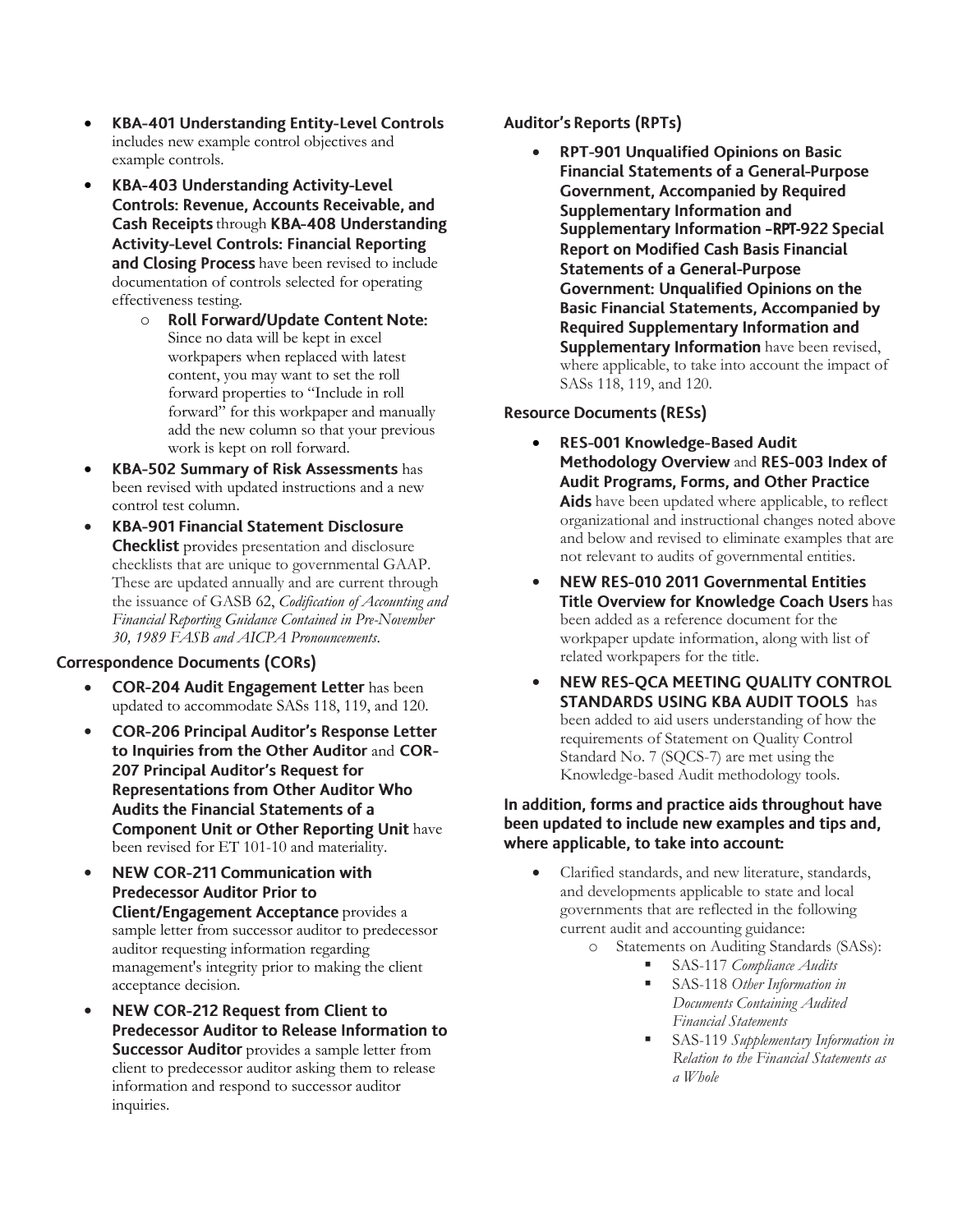- SAS-120 *Required Supplementary Information*
- SAS-121 *Revised Applicability of Statement on Auditing Standards No. 100, "Interim Financial Information"*
- o AICPA Audit and Accounting Guides:
	- *State and Local Governments, with conforming changes as of March 1, 2010*
	- *Government Auditing Standards and Circular A-133 Audits, with conforming changes as of May 1, 2010*
	- *Audit Sampling—New Edition as of May 1, 2008*
- o AICPA Audit Risk Alerts:
	- *State and Local Governmental Developments—2010*
	- *[Government Auditing Standards and](http://www.accountingresearchmanager.com/wk/rm.nsf/8befeab843ef00cd072564ac0082d2ad/a38491425ed4d0518625764100493761?OpenDocument&rnm=184359)  [Circular A-133 Developments](http://www.accountingresearchmanager.com/wk/rm.nsf/8befeab843ef00cd072564ac0082d2ad/a38491425ed4d0518625764100493761?OpenDocument&rnm=184359)—2010*
	- *[Current Economic Instability:](http://www.accountingresearchmanager.com/wk/rm.nsf/8befeab843ef00cd072564ac0082d2ad/34e871633a13de7a86257641004b0eeb?OpenDocument&rnm=495626)  [Accounting and Auditing](http://www.accountingresearchmanager.com/wk/rm.nsf/8befeab843ef00cd072564ac0082d2ad/34e871633a13de7a86257641004b0eeb?OpenDocument&rnm=495626)  [Considerations](http://www.accountingresearchmanager.com/wk/rm.nsf/8befeab843ef00cd072564ac0082d2ad/34e871633a13de7a86257641004b0eeb?OpenDocument&rnm=495626)—2010*
- o AICPA Statement on Quality Control Standards No. 8, *A Firm's System of Quality Control (Redrafted)*
- o Governmental Accounting Standards Board Statements (GASBs):
	- GASB 59 *Financial Instruments Omnibus*
	- GASB 61 *The Financial Reporting Entity: Omnibus—An Amendment of GASB Statements No. 14 and No. 34*
	- GASB 62 *Codification of Accounting and Financial Reporting Guidance Contained in Pre-November 30, 1989 FASB and AICPA Pronouncements*
- o Governmental Accounting Standards Board Exposure Drafts (EDs):
	- *Government Auditing Standards— 2010 Exposure Draft*
	- ED *Financial Reporting of Deferred Outflows of Resources. Deferred Inflows of Resources, and Net Position*
	- ED *Accounting and Financial Reporting for Service Concession Arrangements*
- Government Accountability Office Exposure Draft (ED):
	- ED *Government Auditing Standards— 2010 Exposure Draft*
- OMB Circular A-133 through May 1, 2011.

# **Additional Information on Knowledge Coach and the KBA Methodology**

# **KBA Methodology**

# The Knowledge-Based Audit (KBA) Methodology allows

the results of one set of procedures to become the input for the next. The key components of the KBA Methodology include:

- An **Overview** that guides auditors through the new methodology.
- Customizable **Audit Programs** that take auditors through related steps and procedures.
- **Practice Aids** to help auditors complete steps or processes outlined in the Knowledge-Based Audit documents and Audit Programs.
- Auditor's Reports that provide a variety of sample auditor's opinions on audited financial statements.
- **Correspondence** documents that provide sample letters to be used in many common situations.
- Knowledge-Based Audit documents, integral to the risk assessment and overall audit processes, that contain steps and procedures required by GAAS, GAGAS, and OMB Circular A-133.

Risk Assessment Standards - The practice aids and tools in the *2011 Edition of Knowledge-Based Audits of Governmental Entities* are designed around the AICPA's risk assessment standards to assist auditors of governmental entities by:

- Facilitating compliance with GAAS, GAGAS, and U.S Office of Management and Budget Circular A-133 (OMB Circular A-133).
- Encouraging more effective audits through tailored audit programs and comprehensive practice aids.
- Helping auditors to focus on and respond to identified risks.
- Enhancing audit documentation.

# ProSystem fx® Knowledge Coach

ProSystem fx® Knowledge Coach functionality allows auditors to use the Knowledge-Based-Audit methodology more efficiently by eliminating the need for duplicate entry of the same information, tailoring audit documentation to each particular engagement, and documenting the link between risks identified and procedures performed. AUD-100 Tailoring Question Workpaper is a document in

Knowledge Coach that presents engagement-level questions designed to aid in tailoring the engagement documentation to fit each client. Completing the questions helps the auditor avoid duplication and unnecessary workpapers.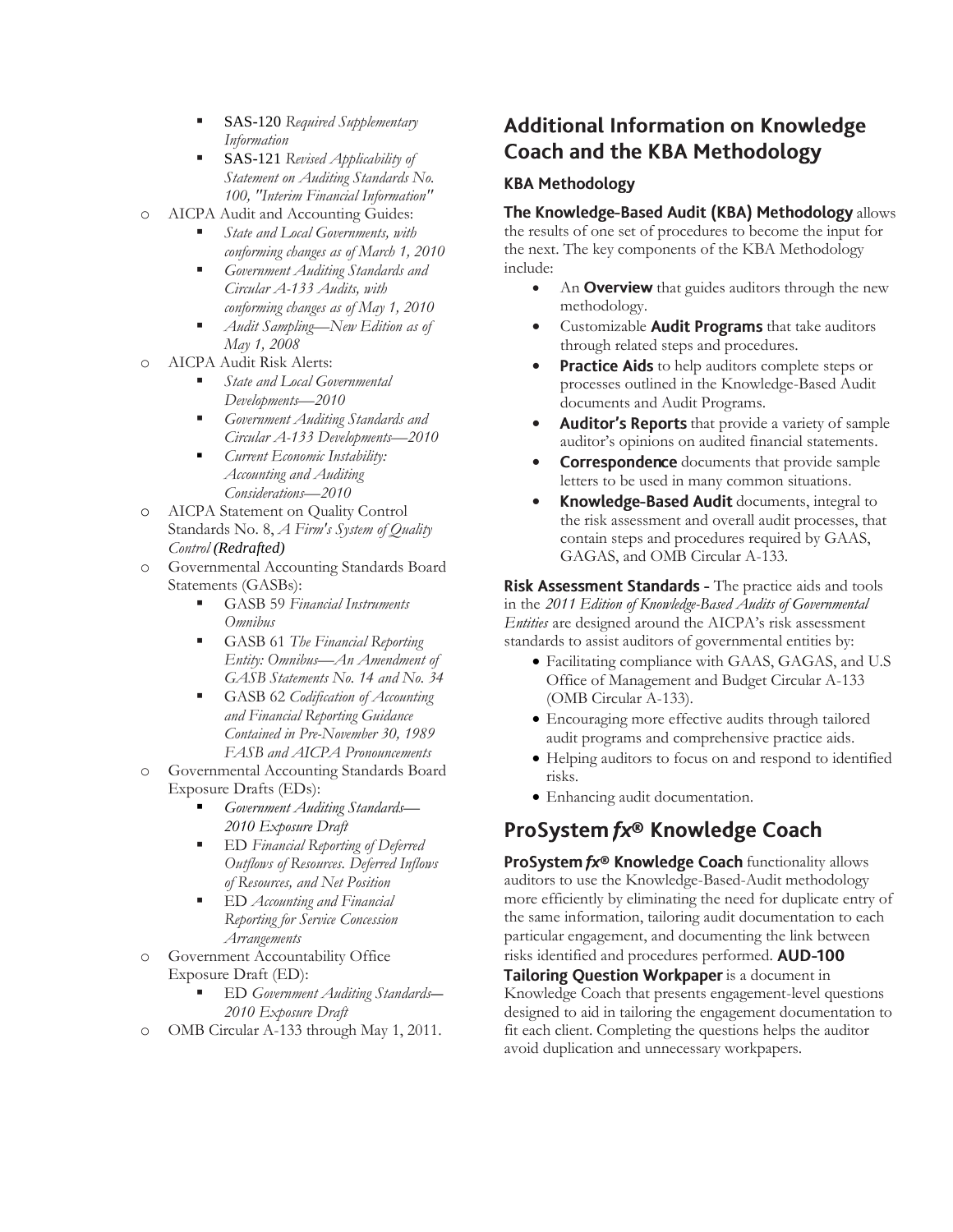**Risks** can be captured via the Risk Summary task pane from any Knowledge Coach workpaper by the current editor of KBA-502 Summary of Risk Assessments. This allows the user to continuously assess risks during the engagement. Several workpapers prompt the consideration of the presence of risks, but the Risk Summary task pane must be used to document those risks. All documented risks flow to the Risk Summary. To ensure risks show in findings tables, make sure to check the "workpaper identified in" field of the Risk pane.

Information Flow helps cut down on the time spent duplicating information across forms. In addition, the flow of consistent information ensures that information and updates to information are not missed between workpapers. Drilldown functionality helps the user navigate quickly to the source of the information, aiding in the review of the audit file.

**Diagnostics** help you keep track of unresolved issues like unanswered questions, incomplete risks, program steps not linked to risks or relevant assertions, missing workpaper, and more. Diagnostics now show when a form table has not been answered (i.e. tables in KBA-101 Overall Audit Strategy that are added by the tailoring questions in **AUD-100 Tailoring Question Workpaper).** 

Links to Accounting Research Manager (ARM)-If you subscribe to an ARM library that includes audit content, you can link directly to source material from Resources within Knowledge Coach documents. These links have been updated to reference to the accounting standards under the GASB and FASB Accounting Standards Codifications and the auditing standards issued by the AICPA and the U. S. Government Accountability Office (GAO). Also, if you subscribe to the Knowledge-Based Governmental Entities Guide on ARM, you can take advantage of brand new links to the audit guide material from within the Knowledge Coach documents.

Interpretive Guidance is integrated into each Knowledge Coach template through the Tips view of each new task pane. Informational features include Practice Points, Examples, Optional Workpapers, and Resources to help auditors work more effectively and efficiently. We have also added the ability to navigate from Resources within a document or the tip pane directly to CCH's Accounting Research Manager and industry audit guides by simply clicking on the Reference.

### **Important Notes**

- Note: If you are updating from the 2010 Knowledge-Based Audits<sup>TM</sup> of Governmental Entities title, you must install Knowledge Coach 1.7 Update to ensure that your content updates correctly.
- Risks cannot be entered directly into findings tables found at the bottom of several workpapers. Those tables can still be used to capture significant matters that are not risks and control deficiencies, but risks must be entered using the Risk Summary task pane.
- Make sure to save changes to workpapers before closing the workpaper or the binder to ensure data is correctly updated.
	- If your Current Editor Knowledge Coach MS Word workpapers become read-only or crashes, please do the following o Keep the binder with the affected workpapers open.
		- o Contact Customer Service at 1-800-PFX-9998, option 4 to obtain a repair utility.
- Knowledge Coach cannot be used within the Shared File Room (SFR) feature of Engagement. However, Knowledge Coach workpapers can be shared across team members through check in, check out, workpaper assignment, synching to the central file room and through peer-to-peer synch in the same way that other Engagement workpapers are shared.

### **System Requirements**

- This title MUST be used with ProSystem *fx* Engagement version 6.5 and higher. If you are upgrading from ProSystem *fx*  Engagement 6.0, 6.1 or 6.1.2, please contact Technical Support at 1-800-PFX-9998, option 4 for detailed instructions.
- A minimum of 2GB of RAM is needed and 4 GB is recommended for optimal performance when opening and navigating through ProSystem *fx* Knowledge Coach documents.

### **Download Instructions**

Download the 2011 *Knowledge-Based Audits*<sup>TM</sup> of Governmental Entities title from the **ProSystem**  $\kappa$  **Knowledge Coach Updates** section of the ProSystem *fx* Engagement Support Web site at the following URL: **http://support.cch.com/updates/KnowledgeCoach**, then select the **Knowledge Coach Series** and **Download file** link next to the **2011 Knowledge-Based Audits of Governmental Entities.** On some occasions the content package file (.KCP) has downloaded with the extension changed to .ZIP. If this occurs, please change the extension of the downloaded file to KCP using all capital letters.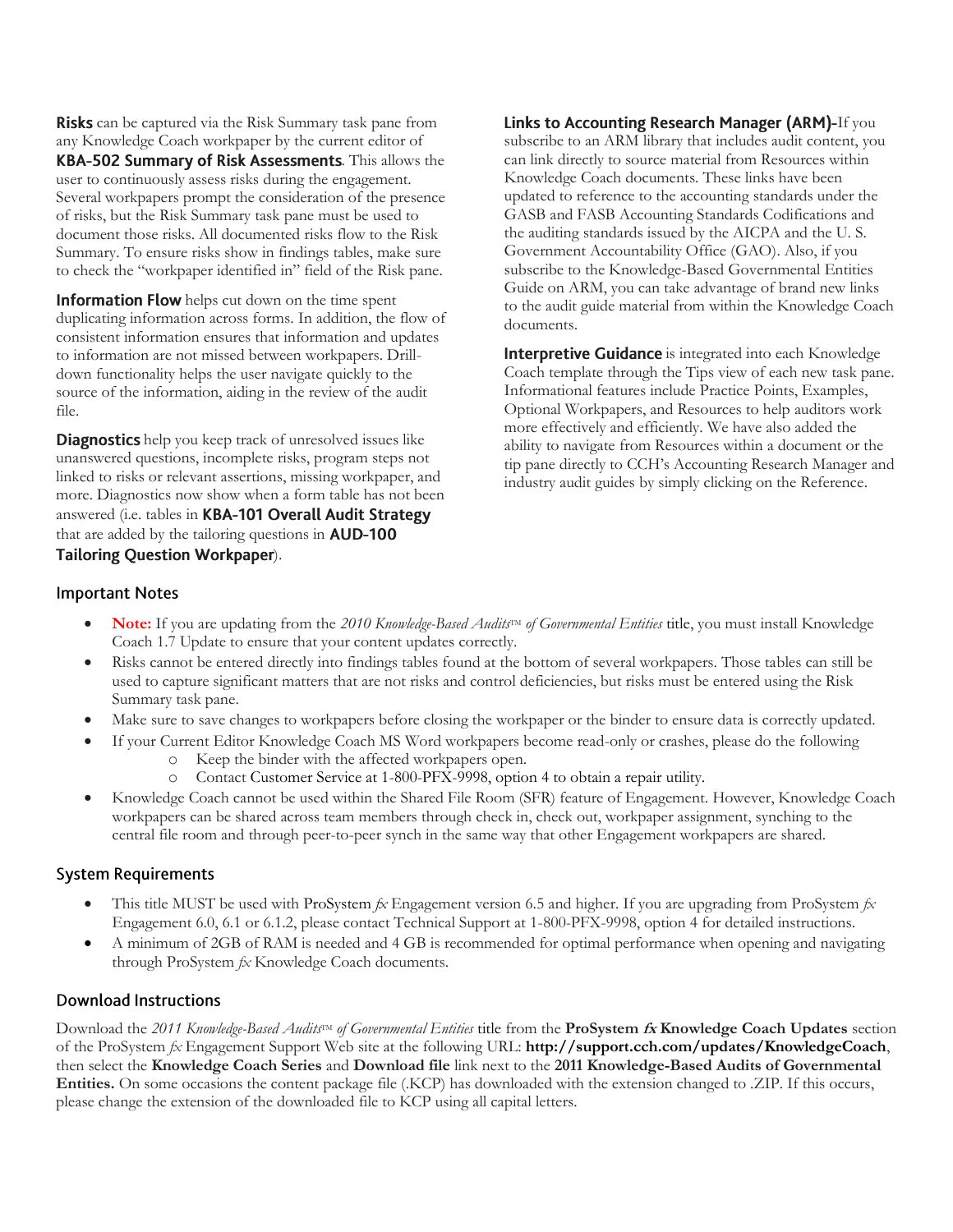**Important**: ProSystem *fx* Engagement version 6.5 or higher must be installed on the computer in order to install this Knowledge Coach title. Additional requirements include Microsoft Office 2007, Microsoft Office 2003 Primary Interop Assemblies (PIA) and Visual Studios 2005 Tools for Office Second Edition Runtime (VSTOR).

The following 2011 Knowledge-Based Audits of Governmental Entities (6/24/11).KCP download is a proprietary file that must be installed from within Engagement. Save this KCP file to a location on your local drive, extract it, and follow the Installation Instructions included in the Release Bulletin.

### Installation Instructions

Once you have downloaded your Knowledge Coach title, you will need to add it to the list of titles within ProSystem *fx* Engagement. The only additional system requirement is approximately 75MB of disk space to store your Knowledge Coach program content files. Please refer to the ProSystem *fx* Engagement with Knowledge Coach Release Notes for any other system requirements.

After downloading the *2011 Knowledge-Based Audits of Governmental Entities,* do the following:

- 1. Launch the ProSystem *fx* Engagement Workpaper Management application so that the Local File Room is displayed. Select **Tools > Knowledge Coach Titles**.
	- The Knowledge Coach Titles window will be displayed.
- 2. Choose **Add Title**.
- 3. Browse to the title package file (\*.KCP) that you previously downloaded and extracted from the ProSystem *fx* Knowledge Coach Support Web site.
- 4. Choose **Open**.

The system will display a progress indicator while the title package is added. You will receive a message that the title has been successfully installed once the process is complete.

Once the title is added, you must release it, so that other staff members in your firm can use it. You may also wish to "unreleased" previous versions of the title.

### To unrelease a title:

- 1. Select a previous version of the KBA Governmental Entities title
- 2. Choose **Unrelease Title**. The date will be removed from the *Date released* column and staff that do not have the staff group property right to insert unreleased titles will not be able to insert the unreleased titles into a binder.

**Note:** You can determine this access in the **ProSystem fx Engagement Admin** module by selecting a staff group and choosing **File PropertiesContent** "Insert Knowledge Coach workpapers from unreleased titles" option

### To release a title:

- 1. Select one of the Knowledge Coach titles in the list that has been added but is not yet released.
- 2. Choose **Release Title**. The current date and time will be displayed in the *Date released* column, and the status will change to "Released."

**Note:** You must add and assign a Knowledge Coach module as well as the Knowledge Tools title license in the ProSystem *fx* Engagement Administrator before using the workpapers.

**Important:** Once the *2011 Knowledge-Based Audits of Governmental Entities* title has been added and released, it will be automatically deployed to other staff members when they login to the "Office" location, or when they synchronize a binder that contains Knowledge Coach workpapers from this title. There is no need for each user to run the *Knowledge Coach Title Update*, as the necessary files will be deployed with the content for the newly released title.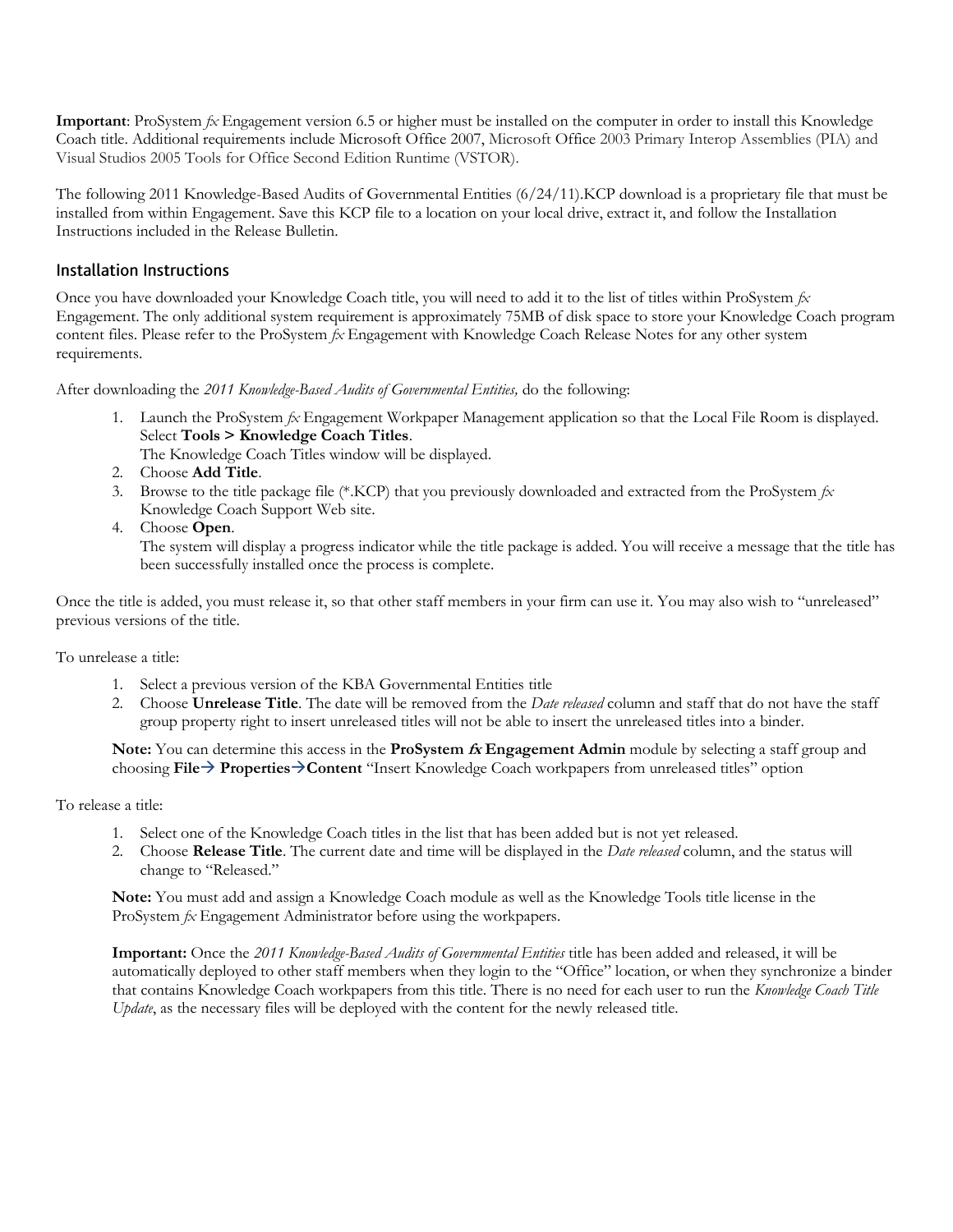# **Online Permission Key**

Permission key files may be downloaded from our Web site at **http://tax.cchgroup.com** or when adding or updating the new licenses within ProSystem *fx* Engagement with Knowledge Coach version 6.5 and higher. After updating the license file in the ProSystem *fx* Engagement Admin module, licenses need to be assigned to the staff who will use 2011 *Knowledge-Based Audits*<sup>IM</sup> of *Governmental Entities*.

If you have not already established a Single Sign-on (SSO) account with Customer Service, we urge you to do so at this time.

Permission keys are no longer generally distributed via floppy diskette. You can choose to continue receiving the diskette by going to **http://tax.cchgroup.com/pfxsupport**, clicking the Firm Administration link, and making the appropriate selection (SSO access is required), or by contacting Customer Service at 1-800-PFX-9998, option 4.

### **Accounting Research Manager**

CCH's Accounting Research Manager is the most comprehensive, up-to-date and objective online database of financial reporting literature. It includes all authoritative and proposed accounting, auditing, and SEC literature, plus independent, expert-written interpretive guidance.

Our Weekly Summary email newsletter highlights the key developments of the week, giving you assurance that you have the most current information. It provides links to new GASB, FASB, AICPA, SEC, EITF, and IASB authoritative and proposal-stage literature, plus guidance from financial reporting experts.

Our team of content experts updates the system on a daily basis, so you can stay as current as possible. What's more, our experts attend critical standard-setting meetings and summarize the results for you, which means you'll learn of newly released literature and deliberations of current financial reporting projects as soon as they occur! Plus, you'll benefit from their easy-to-understand technical translations. Our expert's interpretations clearly lay out what the rules mean from your perspective.

Newly available is the Knowledge-Based Governmental Entities, an audit guide that helps you comply with the AICPA's risk assessment standards and has incorporated the Knowledge-Based Audit methodology. The primary objective of the guide is to provide practitioners with an effective approach for conducting audits of state and local governments. This publication supplements and complements the KBA documents that are available in Knowledge Coach.

With Accounting Research Manager, you maximize the efficiency of your research time, while enhancing your results. Learn more about our content, our experts, and how you can request your free trial by visiting

**http://www.accountingresearchmanager.com**. You can also access the Accounting Research Manager Web site by selecting the item in ProSystem *fx* Engagement from the Guidance tab on the Shortcuts bar in the Binder window.

### Links to Accounting Research Manager (ARM)

As indicated above, subscribers to an Accounting Research Manager library that includes source content can link directly to source material from references within Knowledge Coach workpapers. These links have been updated to reference to the accounting standards under the GASB and FASB Accounting Standards Codifications and the auditing standards issued by the AICPA and the U. S. Government Accountability Office (GAO).